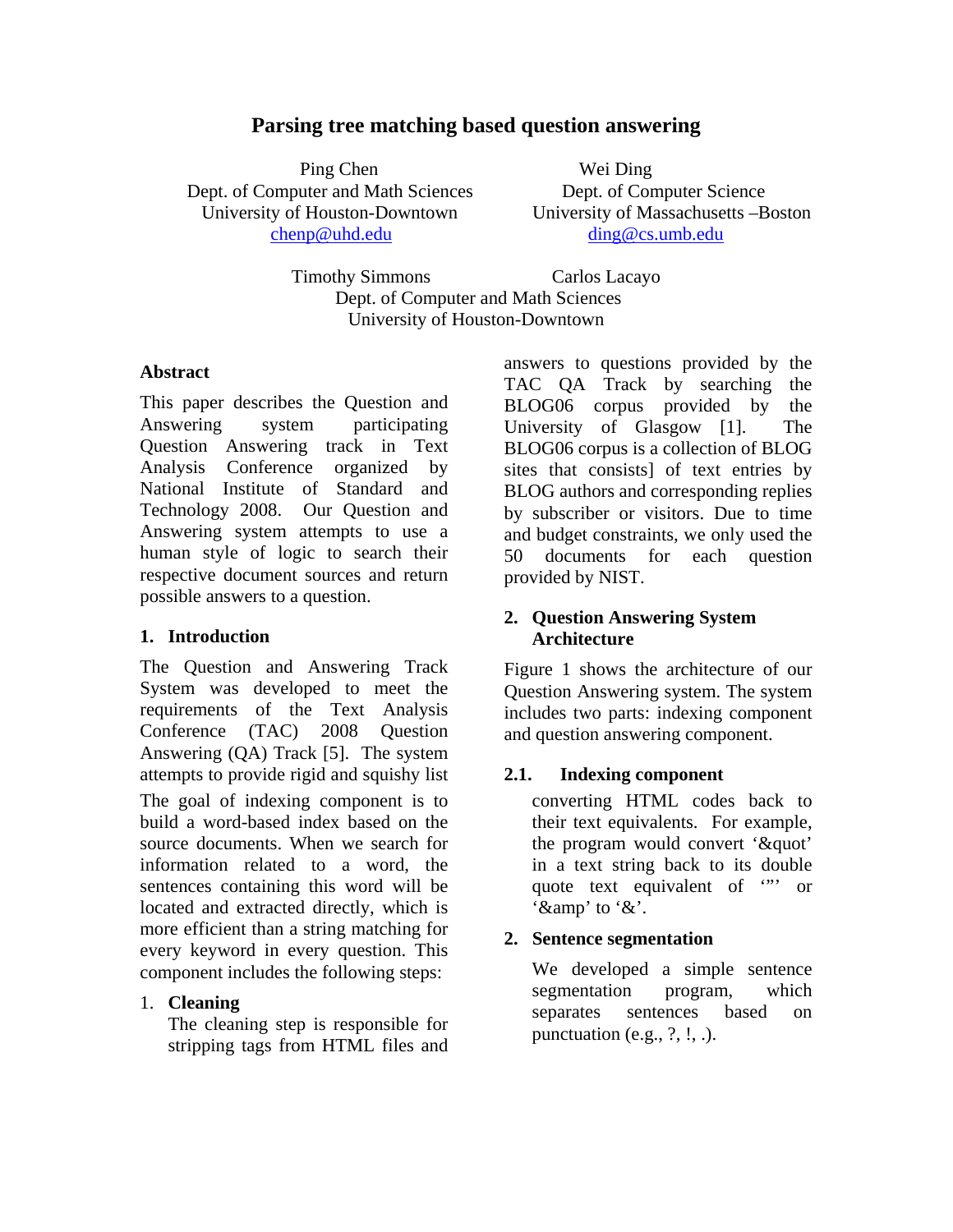



### **3. Parsing**

After cleaning and sentence segmentation, sentences are parsed with a dependency parser, Minipar. Dependency parsers have been widely used in information extraction. An evaluation with the SUSANNE corpus shows that Minipar achieves 89% precision with respect to dependency relationships [5].

# **4. Nodes building**

After parsing, dependency relations from different sentences are integrated. The integration process is straightforward. One dependency relation includes two words/nodes, one head word/node and one dependent word/node. Nodes from different dependency relations are merged into one as long as they represent the same word. An example is shown in

Figure **2**, which merges the following two sentences:

"Computer programmer writes software."

"Software is a useful tool."

After merging, we save each node, its dependent nodes, and the sentence id into a file. Hence, each node file contains all occurrences of a word and the locations of sentences that contain it. Node files will be used in the question answering component to retrieve relevant sentences and generate answers.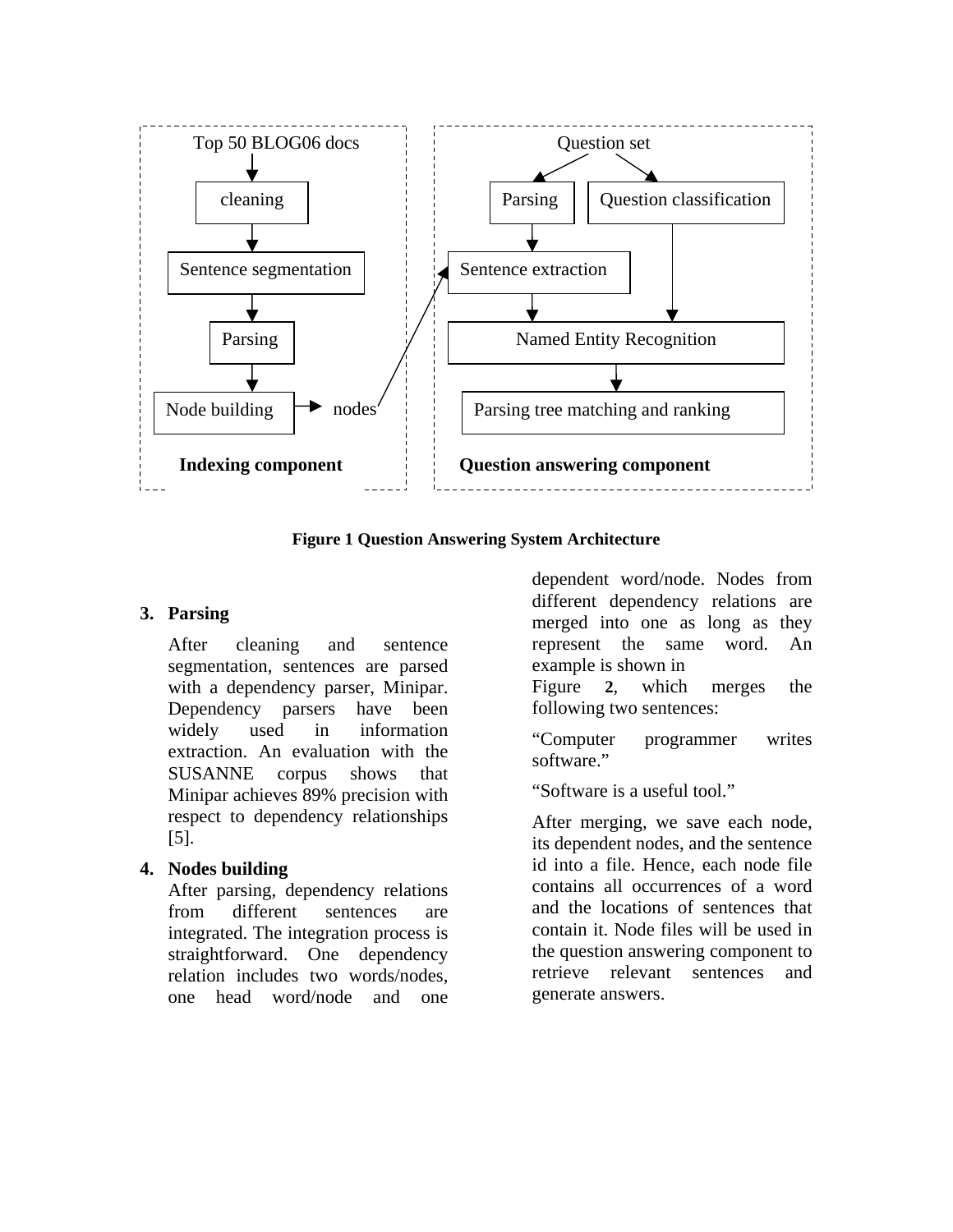

**Figure 2 Integration of two parsed sentences** 

#### **2.2. Question Answering Component**

The main program Matcher.exe is responsible for processing the questions, searching for matching sentences, parsing the matched sentences, calculating the scores for each of the sentences, and outputting the answers to a results file. The goal of question answering component is to generate answers based on questions and source documents. It consists of the following steps:

# **1. Question classification**

We built a rule-based question classification system, and initial testing using QA track 2003-2007 data achieves 80%- 90% accuracy. Here are the question, categories, which is similar as proposed in [4]:

animal, city, code, color, count, country, creative, date, description, distance, entity, event, food, group, individual, instrument, language,

location, money, order, organization, percent, period, product, reason, religion, size, speed, sports, state, symbol, technique, temp, term, title, vehicle, weight

After testing with QA track 2008 data, we found that these categories cannot describe the 2008 data well, which hurt the performance of our system.

# **2. Relevant sentence extraction**

Every question is parsed with Minipar. Nouns, verbs, adjectives, and adverbs are extracted and compared with the nodes built with indexing component. If any nodes match, the corresponding sentences are loaded and become the candidate sentences.

This step has evolved through much iteration to fit the purpose of the QA Track 2008. Initially the BOOST libraries [5] were used to perform regular expression searching on the entire BLOG06 collection to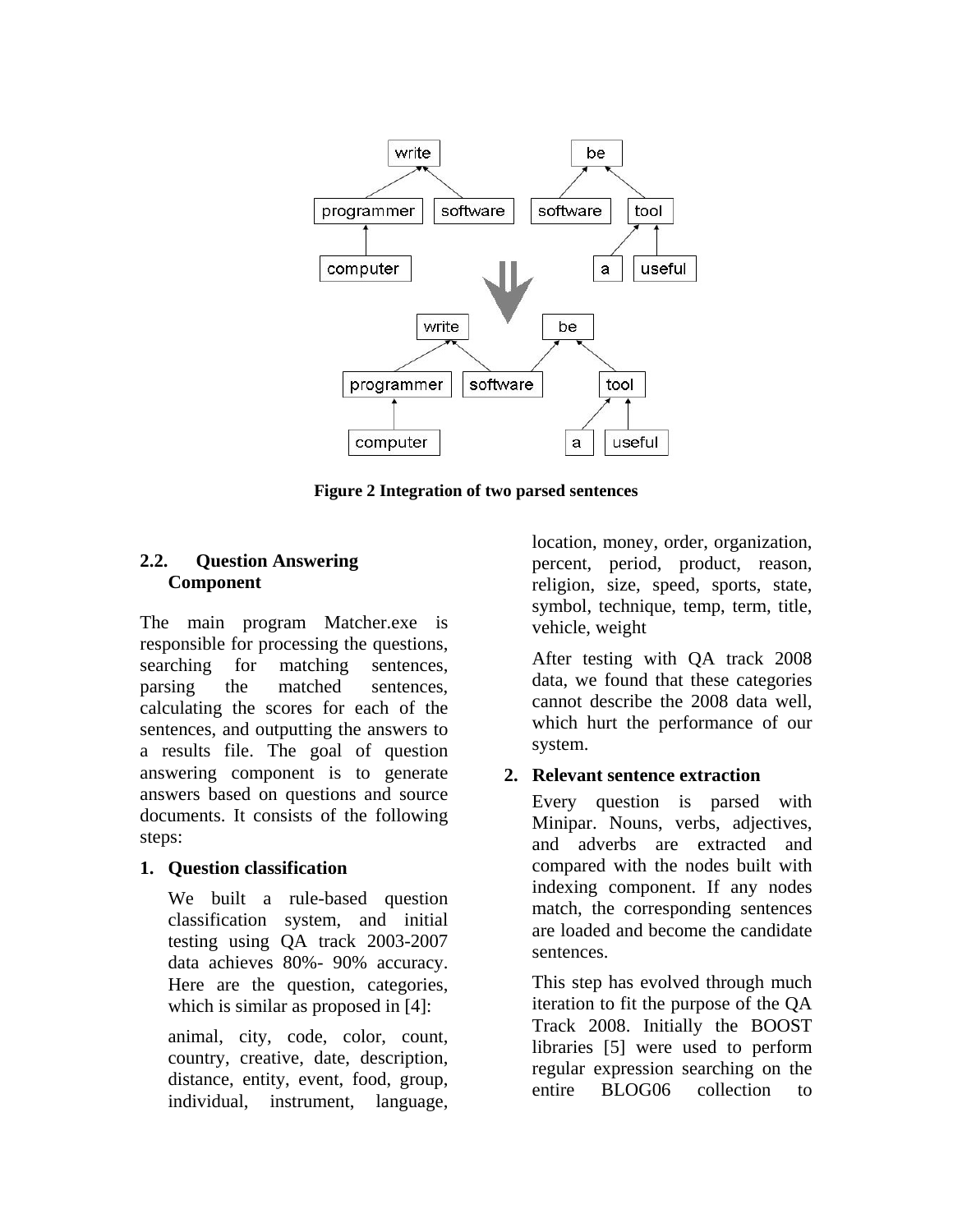selectively choose documents that only contained key words or the target. To accomplish this, the dictionary was used to improve document retrieval by allowing for "stem words" to be included in the search. For example, a search on the word "sleep" should also return documents with "slept", "sleeping", or "sleeps". Due to the composition of the BLOG06 corpus, this approach proved to be inefficient due to the collection size and the minimal amount of text per file. To further refine searching a tagging method was used to identify only nouns in the target. The tagger from the Tsujii Laboratory would read a file containing the current question and produce a tagged sentence [6]. QA system would then read the output file and set the target to only the nouns specified by tagger.

### **3. Named Entity Recognition**

Named Entity Recognition is performed with GATE to identify when a candidate sentence contains the type of information requested in a question. GATE is a Natural Language Processing system written in JAVA [3]. It ANNIE component analyzes the sentences and marks specific areas of each sentence such as "location" or "organization". GATE will export the results to an HTML file. The HTML files identify regions of the file by providing the byte start and end locations of each result. We run ANNIE on the files and then use the annotation differential tool to export them to HTML files based on the category specified in the question document. Sentences that do not contain the type of information

required by the question are discarded.

GATE is unable to identify many types of named entities that would match answers to questions asked by the QA Track 2008. For example, the track question might be asking for a "reason" but GATE is not capable of determining portions of a sentence that match "reason", which hurt our QA system performance.

# **4. Parsing tree matching and scoring**

Now the candidate sentences have the same focus as the questions, and also contain the type of information asked by the questions. In this step we will match the parsing tree of the candidate sentence and the question and generate a score. The candidate sentences are ranked according to their scores. Answer strings are extracted from all the sentences whose scores are above a preset threshold.

The tree matching and scoring process is shown in Figure 3. The process starts with an edge matching. If any edges match then the edges are recursively linked together if possible. Finally scores are calculated for the largest possible structure and any remaining nodes should they exist.

For each candidate sentence

Load its parsing tree;

Search for the common nodes between the parsing trees of candidate sentence and question;

Search for the common edges between the parsing trees of candidate sentence and question;